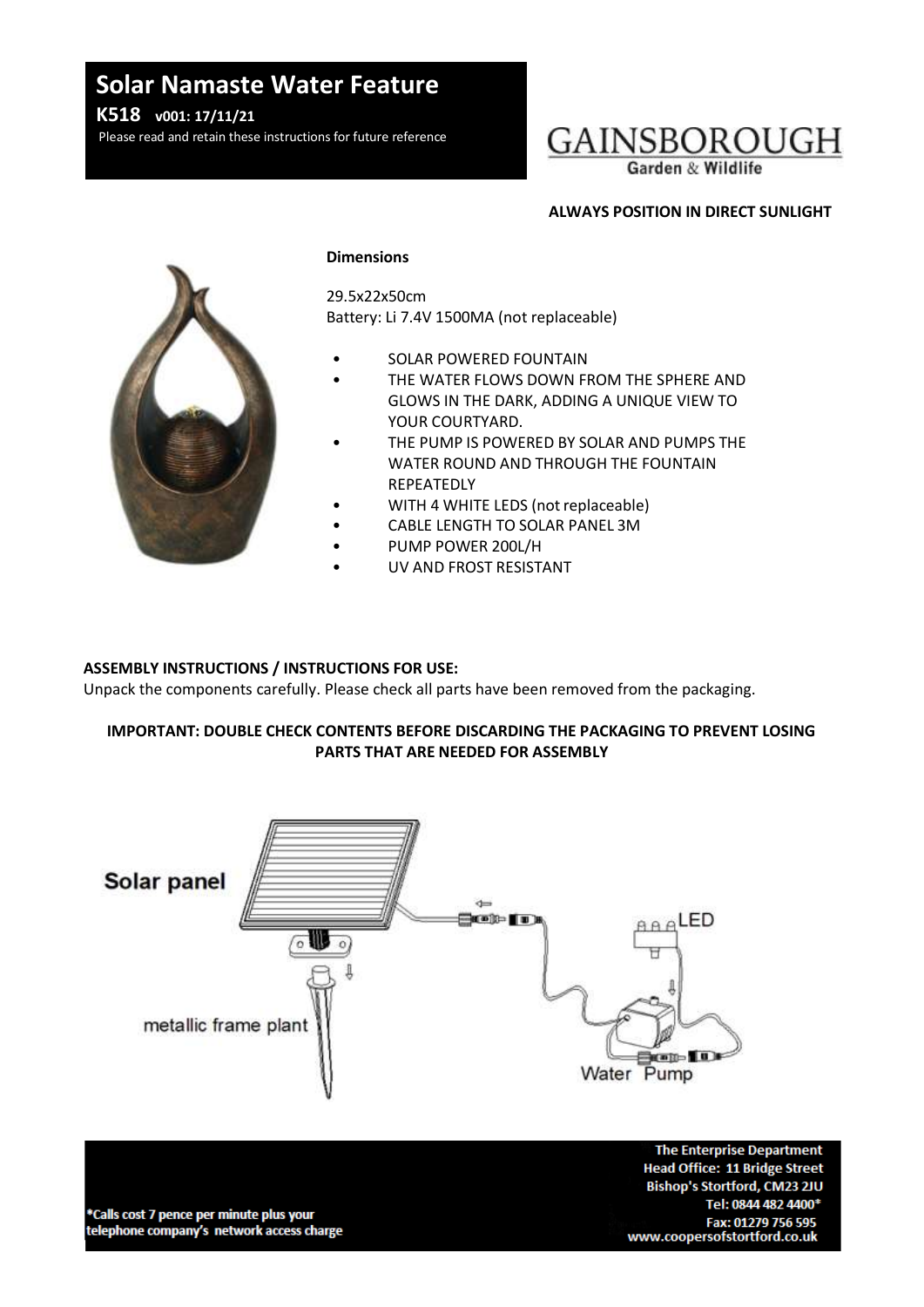# **Before using first time**

Allow solar panel to charge for at least 8 hours in full sunlight with the ON/OFF switch in the ON position. The ON/OFF switch is located under the solar panel. Once the batteries are fully charged, set the ON/OFF switch to ON.

# **Find an ideal Place for the Solar Light.**

Place the solar panel in an area where it will receive direct sunlight for at least 8 hours per day. The number of hours the pump will work is directly proportional to the hours of sunlight it receives. If the solar panel is placed in a shaded area, it will not be able to fully charge and its working time will be limited. Do not place the solar panel near other outdoor lighting like porch or streetlights. These may fool the sensor and keep the light from coming on, or cause it to turn off automatically

To easily insert stakes into the ground, it is recommended to wet the ground first. To avoid damaging garden stakes when inserting into the ground, select a spot in soft, rock-free soil. Insert the base of the stake first then gently insert the rest of the stake into the base. DO NOT push directly against the solar cell or the ornament housing containing the actual LED light.

#### **INSTALLATION:**

- **1.** Attach the pump to the solar panel before use, plug the hose into the outlet of the pump. **Make sure the water level covers the pump.**
- 2. Plug the power line of the pump into the plug of the solar panel, and then fasten.
- 3. Position the solar panel in full sun to optimally run the pump, the backup battery will be charged from the solar panel during normal operation and automatically run the pump without direct sunshine.
- 4. If required the pump can be run by the battery in times of low sunlight. Turn on the switch located at the back of the solar panel, if the battery is fully charged the pump will start to work immediately.

# **CHARGING AND OPERATION**

Turn the switch, which is located under the solar panel, to "ON" position and the battery will work automatically. Charge the solar product by placing it under direct sunlight for at least 8 hours. Recommend longer charging time for the first use. If the switch is "OFF" the battery will not work, solar panel ensures the pump works directly.

The light will work automatically.

# **HOW TO USE:**

The pump function will work best when fully charged under direct sunlight. When there is no sun, the built-in batteries will power the fountain water and light for a minimum of a few hours.

# **Care and Maintenance Recommendations**

- Clean solar panel with a soft sponge every couple of weeks.
- Make sure all connectors are still tight and no water getting in.
- Keep the water clean during the summer keep topping up every 3 or 4 days with clean water.
- Clean any pipes every month stop any build-up of algae which could put an extra pressure on your pump.

\*Calls cost 7 pence per minute plus your telephone company's network access charge

**The Enterprise Department Head Office: 11 Bridge Street** Bishop's Stortford, CM23 2JU Tel: 0844 482 4400\* Fax: 01279 756 595 www.coopersofstortford.co.uk